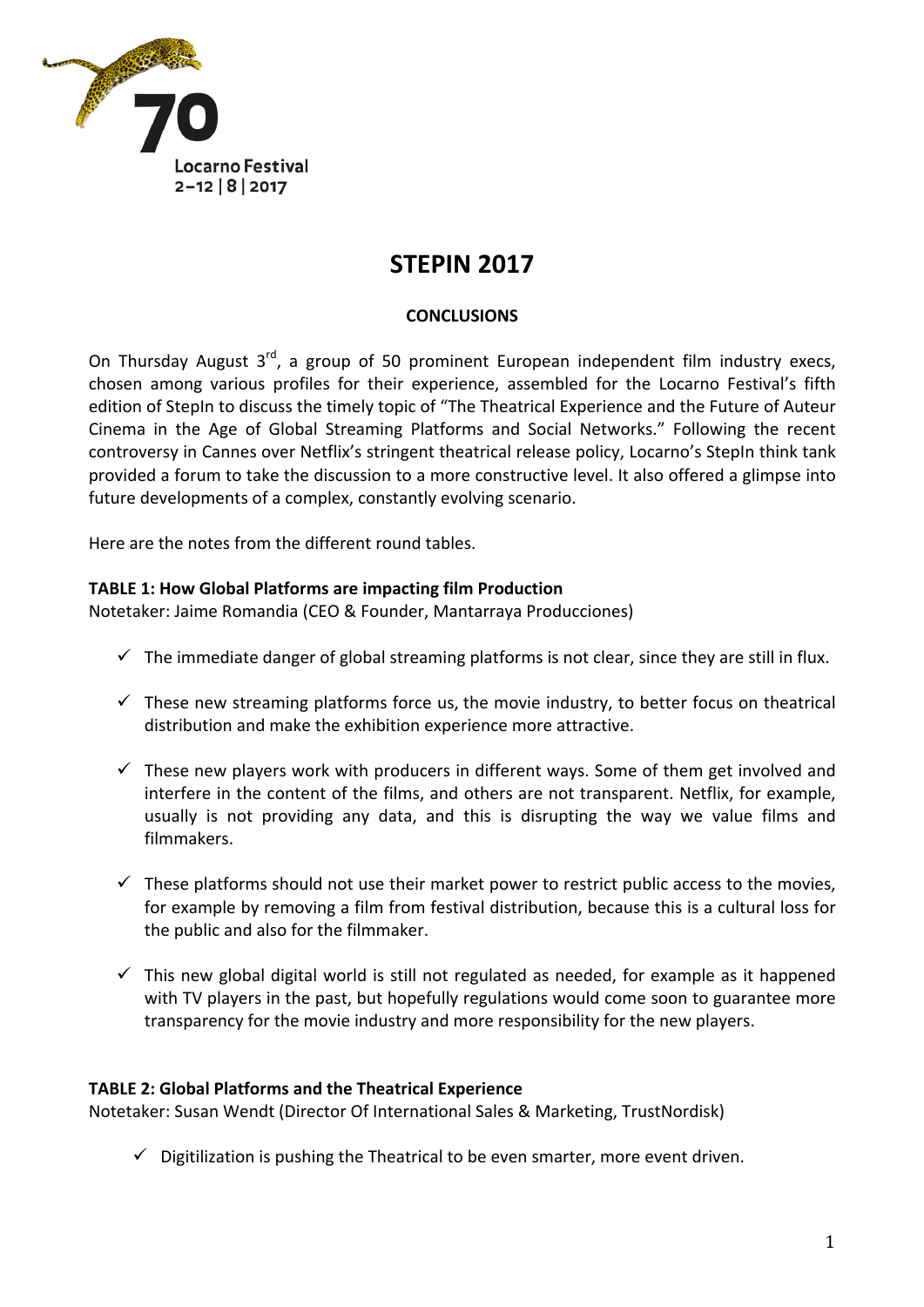- $\checkmark$  Platforms: In the future it will be not just giants like Amazon and Netflix, but smaller and more targeted, specialized platforms. More of these are needed.
- $\checkmark$  Data networking is key. Data sharing among indies is important to minimize risk.
- $\checkmark$  Investments are still needed to improve the art-house circuit.
- $\checkmark$  Specialized platforms give access to better films and inspire audiences to go see art movies in movie theatres.
- $\checkmark$  The theatrical experience is important, but is also more expensive. Also the target audience is older. The key question is: will young people see movies in theatres when they are older? What can be done to ensure this?

## **TABLE 3: New Strategies of Distribution and Exhibition**

Notetaker: Marc Allenby (CEO, Trafalgar Releasing)

Distribution:

- $\checkmark$  Distributors are generally doing a good job, but need to evolve to maintain a sustainable business model.
- $\checkmark$  Event theatrical releases are a good strategy. Examples are "Secret Cinema" launches in UK.
- $\checkmark$  Also in UK Trafalgar Releasing is disrupting the traditional distribution model with global direct distribution, which works for films and events with clearly identifiable target audiences.

## Exhibition:

- $\checkmark$  Some theatrical exhibitors have become lazy. They have overlooked their biggest asset: their relationship with customers.
- $\checkmark$  There are innovative high-quality cinema chains, like Numax in Spain.
- $\checkmark$  Can we work closer with Netflix?

## **TABLE 4: Marketing Movies in the Age of Social Networks**

Notetaker: Jon Barrenechea (Deputy Director of Marketing, Picturehouse)

- $\checkmark$  Social media marketing is important, vital and growing, but its value is not being maximised and data is not understood and not being utilised efficiently.
- $\checkmark$  Social media marketing has different roles for different things: film campaigns, B2Bs, exhibitors, distributors.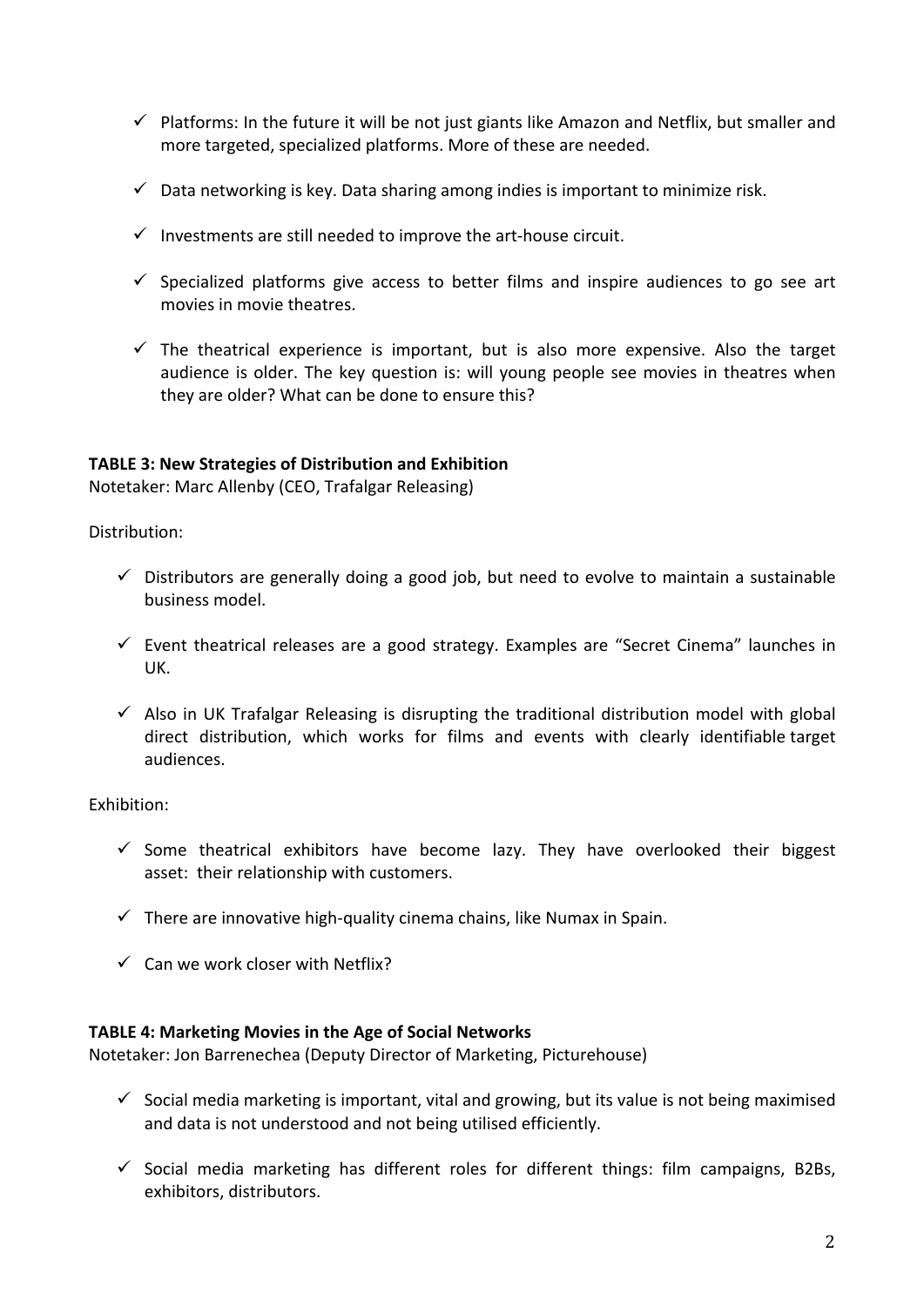- $\checkmark$  The challenges are that producers/content providers do not create marketing assets during production - perhaps funders should require marketing materials as part of their funding.
- $\checkmark$  Some films lend themselves more easily to marketing campaigns (The Lobster).
- $\checkmark$  There are some key data points (Gruvi) that can determine the success of a film and allow us to modify the result based on it - A24 in America are really good at this.
- $\checkmark$  A question that came up was about older audiences how do we engage with them if they're not digitally savvy. Actually older audiences are engaged on Facebook and email.
- $\checkmark$  Social media engagement doesn't always translate into ticket sales especially when there's a celebrity element attached to it.
- $\checkmark$  How do we build trust and a brand that people want to be involved with? Criterion and A24, are brands that people trust regardless of the films - they are creating assets that are not related to the campaigns - Picturehouse builds communities, not campaigns.
- $\checkmark$  Some territories are more susceptible to social media Italy apparently is not one of them.
- $\checkmark$  We need to create experiences for customers, online and offline. This will drive engagement.
- $\checkmark$  Sometimes a vision, and trusting your gut, is more important than data but combining both is the key.
- $\checkmark$  Brands that have typically been B2B are starting to act more like B2C and should. Bringing social assets to Cannes will allow films to capitalise on the PR to build a brand before you even sell the movie.
- $\checkmark$  Social media marketing is as much marketing as traditional publicity and advertising, and takes as much time and energy - companies should not discount it.
- $\checkmark$  Ultimately, in this new landscape, nobody knows anything.

## **TABLE 5: The Role of Film Festivals**

Notetaker: Allison Gardner (Programme Director and Festival Co-Director, Glasgow Film Theatre)

- $\checkmark$  Festivals are having mixed experiences with Netflix.
- $\checkmark$  Sales companies don't want A-list festivals to show Netflix movies in competition, since they don't need the promotion, but festivals programmers think that they should choose a film based on its artistic merits.
- $\checkmark$  Are there too many festivals? Is there too much content? Are we festival programmers too obsessed with world premieres?